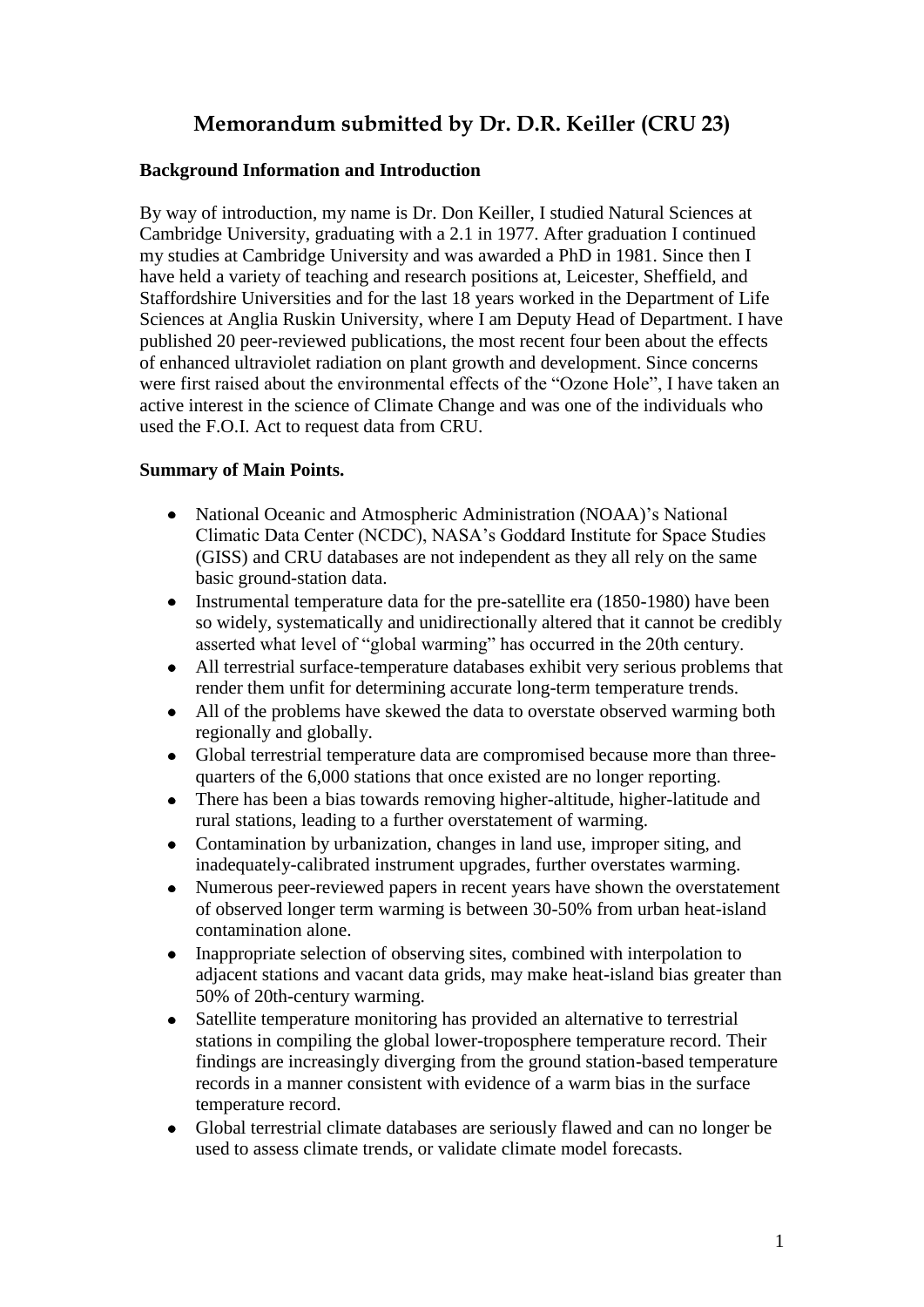## **Detailed Submission**

**(1)** It is my understanding that The Science and Technology Committee will be undertaking an inquiry into the unauthorised publication of data, emails and documents relating to the work of the Climatic Research Unit (CRU) at the University of East Anglia (UEA). The Committee has agreed to examine and invite written submissions on three questions:

- What are the implications of the disclosures for the integrity of scientific research?
- Are the terms of reference and scope of the Independent Review announced on 3 December 2009 by UEA adequate?
- $\bullet$ How independent are the other two international data sets?

As these questions will require considerable in-depth study to address correctly, I am unconvinced that any single 3000 word submission will prove adequate. Accordingly I refer the readers of this submission to selected papers from the peer-reviewed literature and webpages, where additional backgound information and confirmatory detail can be obtained. There are also a number of figures (Appendix 1, page 7) which help illustrate points made in the text, however the text itself is freestanding.

**(2)** With regards to the implications of the CRU disclosures for the integrity of scientific research, a detailed timeline and (subjective) commentary of the emails can be found here; [http://scienceandpublicpolicy.org/reprint/climategate\\_analysis.html.](http://scienceandpublicpolicy.org/reprint/climategate_analysis.html) What is absolutely clear from these emails is the Professor Jones and colleagues at CRU conspired to obstruct reasonable and legitimate requests for access to scientific data. This charge has been upheld by The Information Commissioner. What these emails reveal is a detailed and systematic conspiracy to prevent other scientists gaining access to CRU datasets. Such obstruction strikes at the very heart of the scientific method, that is the scrutiny and verification of data and results by one's peers. Until all data, adjustment procedures and computer code relating to CRU's temperature records are released to the scientific community, for proper scrutiny and verification, all peer-reviewed publications whose conclusions rely on CRU's temperature records must be withdrawn as "unproven". Similarly all policy decisions based on this data and conclusions drawn from it are also unsafe, until proven otherwise.

**(3)** Secondly there is the issue of the independence, scientific credibility and integrity of CRU's and other official temperature records. Multiple lines of evidence suggest that the various official temperature records are neither independent, nor credible. Here I draw the reader's attention to the report "Surface Temperature Records: Policy Driven Deception?" by Joseph D'Aleo and Anthony Watts, (2010). Full details are at; [http://scienceandpublicpolicy.org/originals/policy\\_driven\\_deception.html](http://scienceandpublicpolicy.org/originals/policy_driven_deception.html) 

Main submission follows:

## **(4) Divergence between Satellite and Ground-based Temperature Records.**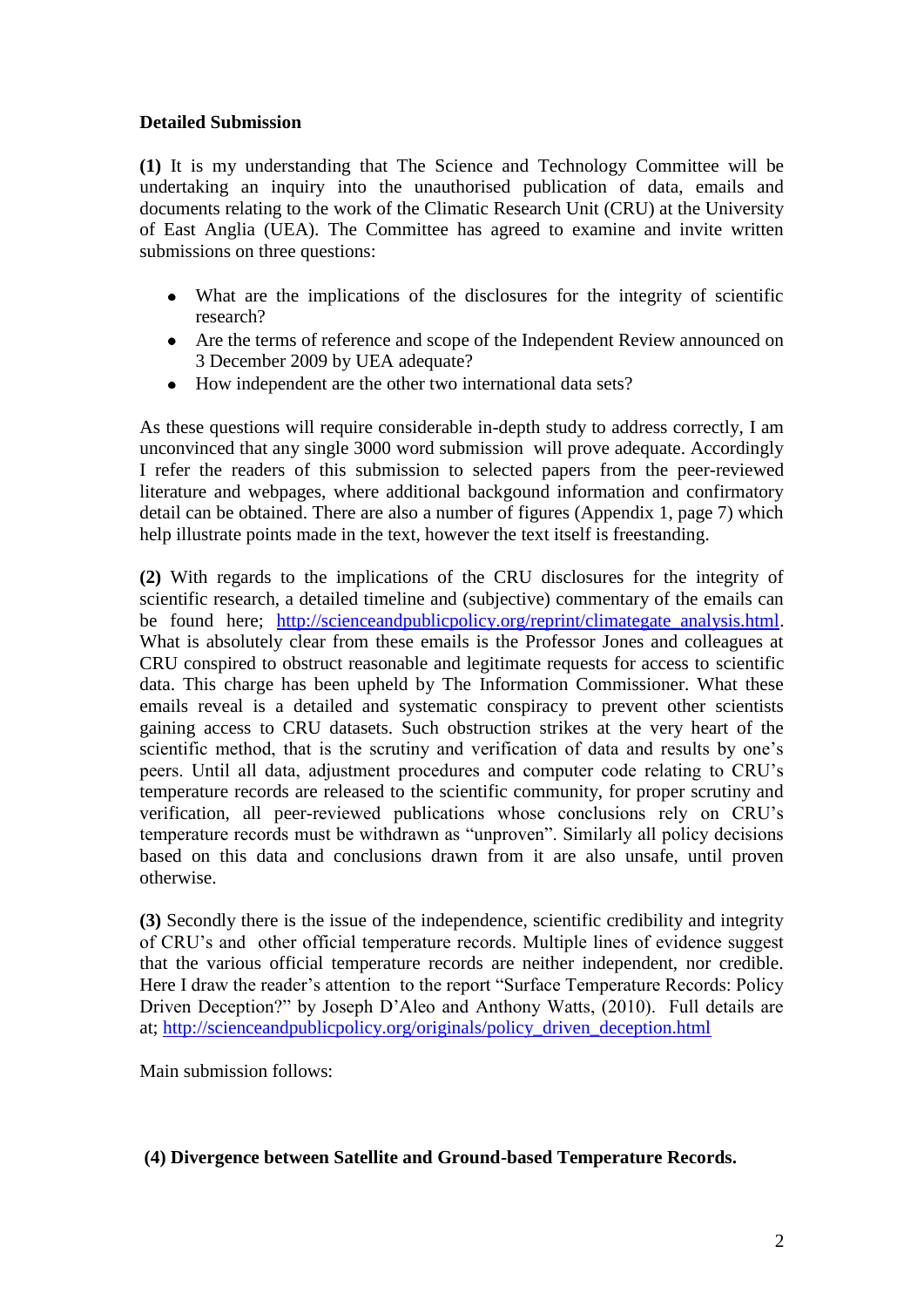Five organizations publish Global temperature data. Two – Remote Sensing Systems (RSS) and the University of Alabama at Huntsville (UAH) – are satellite measured datasets. The three terrestrial institutions – National Oceanic and Atmospheric Administration (NOAA)'s National Climatic Data Center (NCDC), NASA's Goddard Institute for Space Studies (GISS), and the University of East Anglia's Climatic Research Unit (CRU) – all depend on data supplied by ground stations *via* NOAA. *Hence the three international terrestrial data sets are not independent.* When the satellites were first launched, their temperature readings were in good agreement with the surface station data. However over the 30 years of measurement, there has been increasing divergence of satellite data from ground-based stations, which now, on average, measure some 0.2°C warmer than the satellites (Fig. 1, Appendix 1). Such a difference amounts to 0.6°C per century, a figure comparable in magnitude with the total measured warming over the past 100 years. Moreover this divergence does not arise from satellite errors. (Klotzbach, P.J., R.A. Pielke Sr., R.A. Pielke Jr., J.R. Christy, and R.T. McNider, 2009: An alternative explanation for differential temperature trends at the surface and in the lower troposphere. *J. Geophys. Res.*, 114), rather a multitude of technical issues with the ground-based stations, described below.

### **(5) Vanishing Stations.**

Perhaps one of the biggest issues with the global data is the disappearance of temperature monitoring stations from the Global networks after 1990. Whilst more than 6000 stations were active in the mid-1970s, only 1500, or less, are in use today. Of greater concern is the observation that the stations that were dropped from the monitoring network were mainly rural and/or at higher latitudes and altitudes. This positioning tended to make them "cooler" stations, hence their removal introduced a warming bias, thus making any accurate assessment of overall warming impossible. This is demonstrated in Fig. 2. which shows that the temperature average of all global stations does not fluctuate significantly until 1990, after which the average temperature jumps up at precisely the time as large-scale station drop-out. A study by Willmott et al (Willmott, Robeson and Feddema, 1991 "Influence of Spatially Variable Instrument Networks on Climatic Averages, *Geophysical Research Letters* vol. 18 No. 12, pp2249-2251) calculated a +0.2°C bias in the global average owing to pre-1990 station closures.

### **(6) Data Adjustments**

The leaking of emails from CRU has initiated examinations of the global datasets not only at CRU, NASA, and NOAA, but in various countries throughout the World. Though the Hadley Centre implied their data was in agreement with other datasets and was thus trustworthy, the truth is that until all data is released for verification, this can not be determined. That the datasets are in agreement is not surprising given that they are not trully independent (paragraph 4). Furthermore it is clear that adjustment and manipulation of raw station temperature data is the norm, rather than the exception. Temperature adjustments are often made that are hard to explain but, with one exception (paragraph. 7), invariably increase the apparent warming. Typically a warming trend is artificially introduced to rural stations by adjusting earlier periods to make them appear cooler. Unfortunately without full access to the primary temperature data and all adjustment procedures, the accuracy of these these adjustments is impossible to quantify. An example of such a station dataset adjustment is shown in Fig 3. According to NOAA, adjustments are made for the following reasons: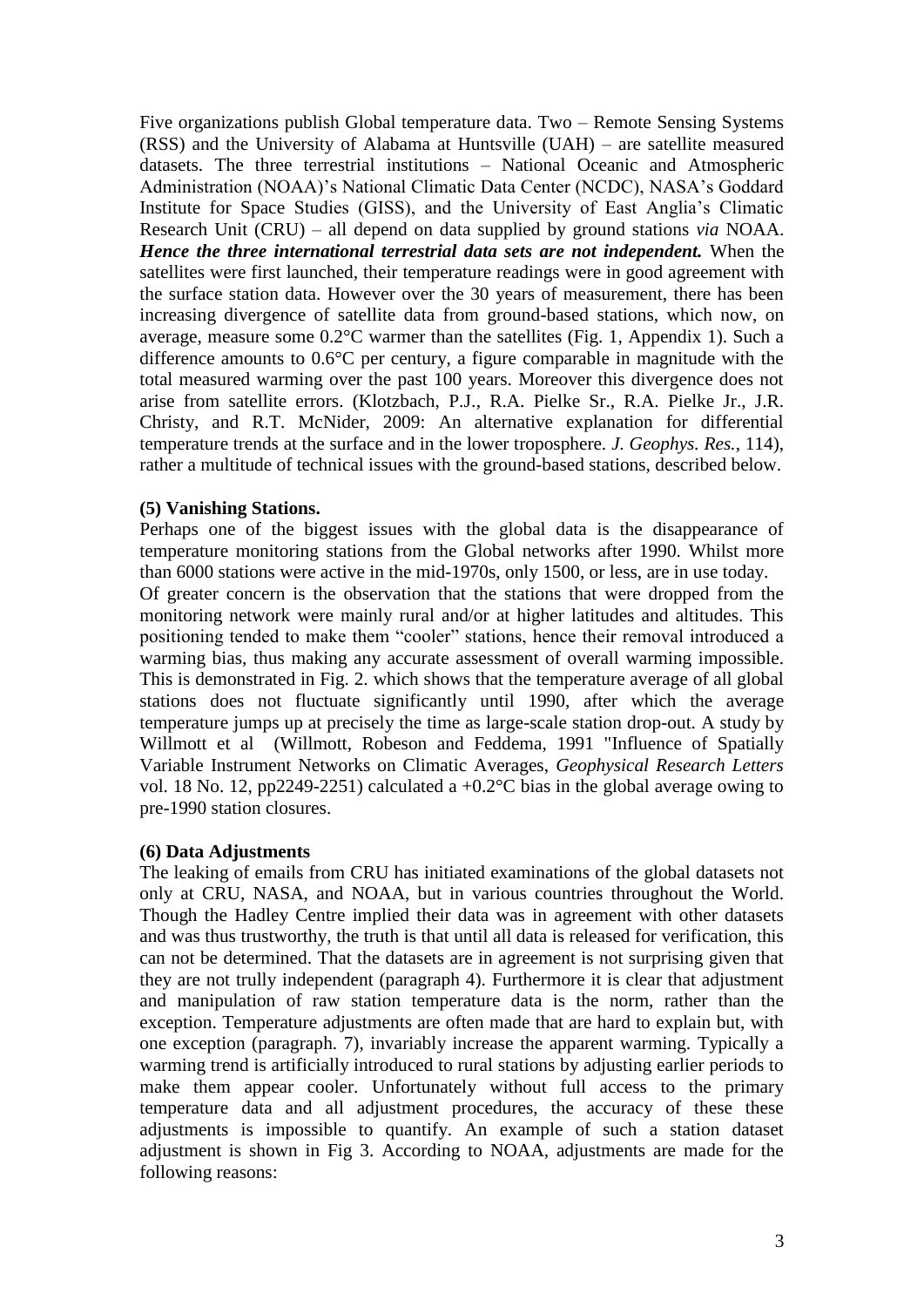- Time of Observation (TOBS): The temperature data are adjusted for the timeof-observation bias (Karl, T.R., C.N. Williams, Jr., P.J. Young, and W.M. Wendland, 1986: A model to estimate the time of observation bias associated with monthly mean maximum, minimum, and mean temperature for the United States, *J. Climate Appl. Meteor*., 25, 145-160.), which occurs when observing times are changed from midnight to some time earlier in the day. The ending time of the 24-h climatological day varies from station to station and/or over a period of years at a given station. The time of observation (TOB) can introduce a non-climatic bias into the monthly means.
- Equipment Change: Temperature data at stations that have the  $\bullet$ Maximum/Minimum Temperature System (MMTS) are adjusted for the bias introduced when the liquid-in-glass thermometers were replaced with the MMTS (Quayle, R.G., D.R. Easterling, T.R. Karl, and P.Y. Hughes, 1991: Effects of recent thermometer changes in the cooperative station network, *Bull. Am. Meteorol. Soc*., 72, 1718-1724.). The MMTS adjustment program is supposed to debias the data obtained from stations with MMTS sensors.
- Station History Adjustment (SHAP): Here the homogeneity adjustment scheme described in Karl et al (Karl, T.R., and C.W. Williams, Jr., 1987: An approach to adjusting climatological time series for discontinuous inhomogeneities, *J. Climate Appl. Meteor., 26, 1744-1763*) is performed using the station history metadata file to account for time series discontinuities due to random station moves and other station changes. The debiased data from the MMTS adjustment are then entered into the Station History Adjustment Program or SHAP.
- Fill Missing Data (FILNET): Estimates for missing data are provided using a procedure similar to that used in SHAP. This adjustment uses the debiased data from the SHAP and fills in missing original data when needed (i.e. calculates estimated data) based on a "network" of the best correlated nearby stations. Unfortunately this algorithm can produce unusual adjustments. Witness the effect of adjustments (Fig 4) made at a high quality (Climate Reference Network, CRN=1 http://www1.ncdc.noaa.gov/pub/data/uscrn/documentation/program/X030Full DocumentD0.pdf) ground station (see paragraph. 8).
- Urban Warming Adjustment (see paragraph. 7): The final adjustment is for a positive urban warming bias which uses the regression approach outlined in Karl et al. (Karl, T.R., H.F. Diaz, and G. Kukla, 1988: Urbanization: its detection and effect in the United States climate record, *J. Climate*, 1, 1099- 1123.). The result of this adjustment provides the "final" version of the data.

Interestingly, Tom Karl, author of many of these adjustment procedures, is involved with Professor Jones in many of the CRU email exchanges. The cumulative effect of all these adjustments is approximately a one-half degree Fahrenheit warming (0.28°C) in the annual time series over a 50-year period from the 1940's until the last decade of the century. This is of a similar order of magnitude to the total amount of warming observed (Fig 5). Whether all these adjustments work as they should remains debatable. One, correction for Urban Warming Adjustment, does not, as described below.

### **(7) Urban Heat Island (UHI) Effect**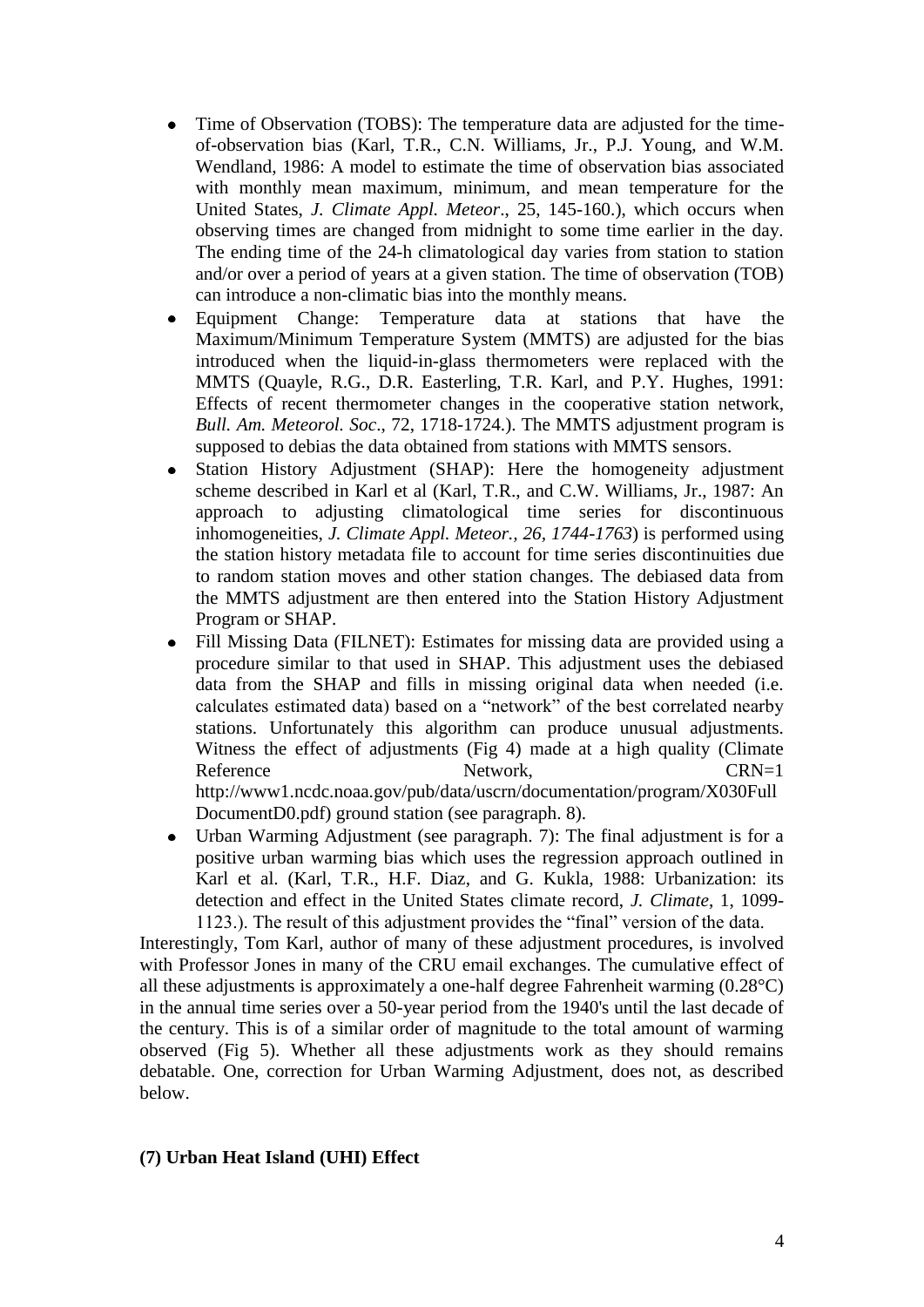Weather data from cities as collected by meteorological stations are indisputably contaminated by UHI bias and land-use changes. This contamination has to be removed or adjusted for in order to accurately identify true background climatic changes or trends. In cities, vertical walls, steel and concrete absorb the sun's heat and are slow to cool at night. Oke (Oke, T.R. 1973. City size and the urban heat island. *Atmospheric Environment* 7: 769-779.) found that the urban heat-island (in °C) increases according to the formula –

#### *Urban heat-island warming = 0.317 ln P, where P = population*.

Thus a village with a population of 10 has a warm bias of 0.73°C. A village with 100 has a warm bias of 1.46°C and a town with a population of 1000 people has a warm bias of 2.2°C. A large city with a million people has a warm bias of 4.4°C.

This effect has been well-documented by other studies e.g. Goodridge (1996), Fig 6.

However the IPCC continues to rely on a single paper by Professor Jones (CRU) (Jones PD, Groisman PYa, Coughlan M, Plummer N, Wangl WC, Karl TR (1990) Assessment of urbanization effects in time series of surface air temperatures over land. *Nature* 347:169-172) that concludes that UHI only contributes 0.05°C over the period 1900 to 1990 and this is the UHI correction that is applied to the various terrestrial temperature datasets. However more recent work (Hinkel, K.M., Nelson, F.E., Klene, A.E. and Bell, J.H. 2003. The urban heat island in winter at Barrow, Alaska. *International Journal of Climatology* 23: 1889-1905) shows an average 2.2°C UHI in Barrow, Alaska which has a population of 4600. Remarkably a more recent paper by Jones (Jones, Lister, and Li, 2008. Urbanization effects in large-scale temperature records, with an emphasis on China, *J. Geophys. Res*., 113,) finds that UHI-related warming over China is about 0.1°C degree per decade, or 1°C degree per century, some 20 times greater than he previously acknowledged. Finally GISS sites are defined to be "rural" if the town has a population under 10,000, however, as stated above, such a classification is likely to produce a significant non-climatic warming bias in ground-station data. Furthermore, the GISS population database is out of date and stations at cities with populations greatly exceeding 10,000 are incorrectly classified as rural. For example, in Peru there are 13 stations classified as rural. Of these, one station is located at a city with a population of 400,000. Five are at cities with populations from 50,000- 135,000. Clearly current corrections for UHI in the terrestrial temperature databases need urgent review.

#### **(8) Instrument Siting**

According to the The World Meteorological Organization's (WMO) own criteria, which is followed by the NOAA's National Weather Service (NWS), temperature sensors should be located on an instrument tower at 1.5 meters (5 feet) above the surface of the ground. The tower should be on flat, horizontal ground surrounded by a clear surface, over grass, or low vegetation, kept less than 4 inches high. The tower should be at least 100 meters (110 yards) from tall trees, artificial heating, or reflecting surfaces, such as buildings, concrete surfaces, and parking lots. Pielke et al (Pielke Sr., R.A., C. Davey, D. Niyogi, S. Fall, J. Steinweg-Woods, K. Hubbard, X. Lin, M. Cai, Y.-K. Lim, H. Li, J. Nielsen-Gammon, K. Gallo, R. Hale, R. Mahmood, S. Foster, R.T. McNider, and P. Blanken, 2007. Unresolved issues with the assessment of multi-decadal global land surface temperature trends *J. Geophys. Res*., 112.) found that the majority of U.S. stations surveyed did not meet WMO requirements for proper siting. The average warm bias for these inappropriately-sited stations exceeded 1° C, using the NWS's own criteria.. A separate, independent survey of climate stations carried out by the meteorologist, Anthony Watts, came to a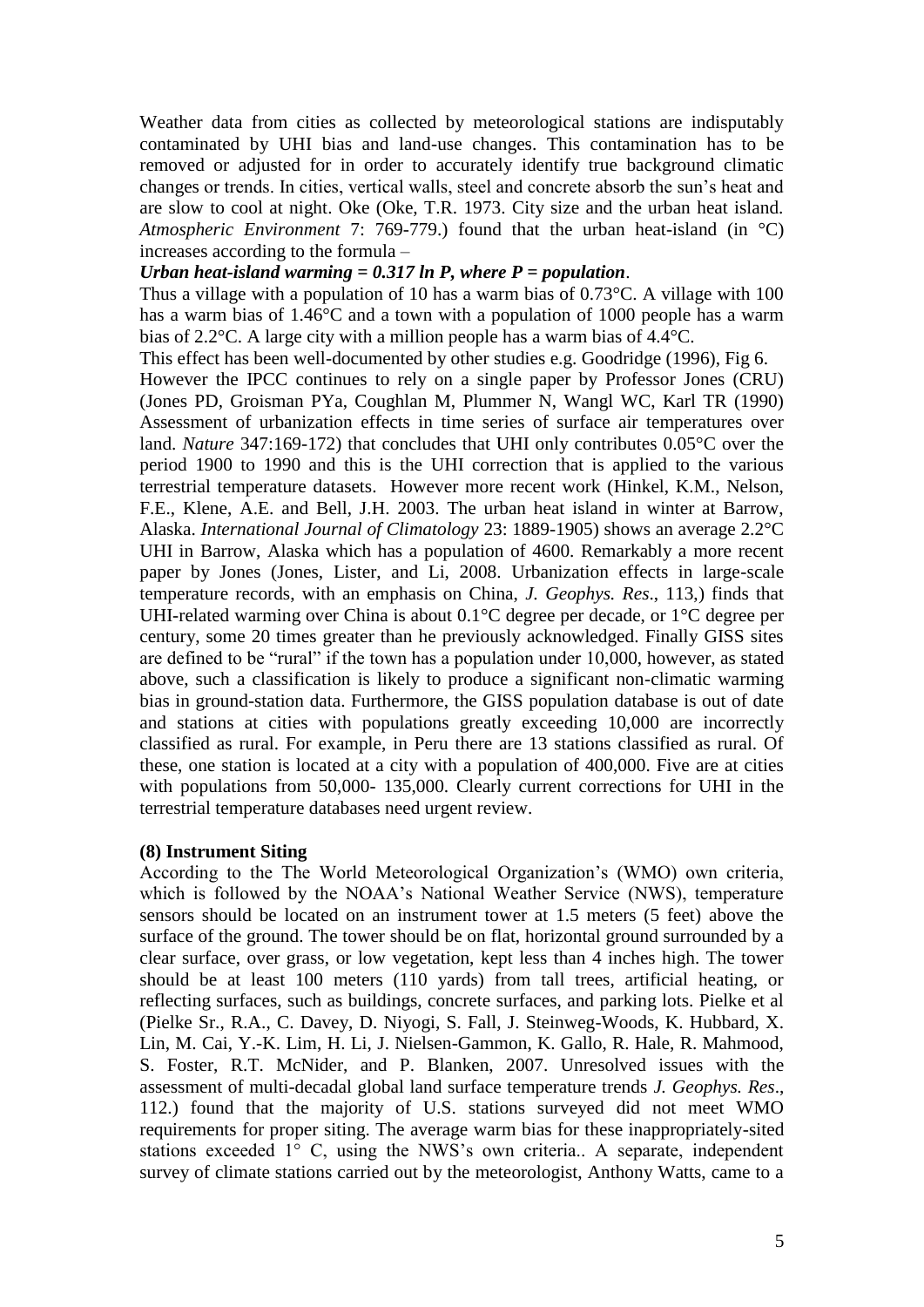similar conclusion (Fig. 7). There is no reason to believe that stations outside of the U.S. are any better; in fact there is evidence (paragraph 7) that they may be worse in terms of siting and maintainance. Again current methods of correction for poorly-sited stations are inadequate.

## **(9) Instrument Changes**

The modernization of weather stations in the United States and around the World, replaced many human observers with instruments (HO-83 Hygro-thermometer) that initially had major errors and "warm biases". Work by Gall (Gall, R., Young, K., Schotland, R, Schmitz, J.: 1992. The Recent Maximum temperature Anomalies In Tucson. Are they real or an Instrument Problem? *J. of Climate*, 5, 657-664. ) identified that the new HO-83 thermometer had a significant warm bias, whilst Karl (Karl, T.R., 1995: Critical issues for long-term climate monitoring. *Climate Change*, 31, 185.) reported a sudden jump in temperature of about 0.5ºC at stations when the new thermometer was introduced. This discontinuity (Fig.,8), caused by the introduction of the HO-83, was not adjusted for in the USHCN database for the period from the 1980s to the late 1990s, after which the instruments were again replaced.

## **(10) Homogenisation**

It has been stated (Menne, Matthew J., Claude N. Williams, Jr. and Russell S. Vose, 2009: The United States Historical Climatology Network Monthly Temperature Data – Version 2. *Bulletin of the American Meteorological Society*, in press) that "station siting errors do not matter". However their method of analysis is flawed because when they compare, for example, urban and rural stations, they do so using "posthomogenisation" data. What this homogenisation process does is to weigh the data from one station against that of its nearest neighbours. Whilst this is, ostensibly, to fill in data gaps and eliminate discontinuities, the effect is to average out individual station data. What may have well started out as a CRN=1 station (Fig 7) is subsumed by data from poorer quality stations (see Figs 9 and 10 for explanation). One effect is to introduce an artificial warming to rural station data from adjacent urban sites, hence any post- homogenisation comparison of station data quality is meaningless.

## **(11) Summary of Conclusions**

- National Oceanic and Atmospheric Administration (NOAA)'s National Climatic Data Center (NCDC), NASA's Goddard Institute for Space Studies (GISS) and CRU databases are not independent as they all rely on the same basic ground-station data.
- Instrumental temperature data for the pre-satellite era (1850-1980) have been  $\bullet$ so widely, systematically, and unidirectionally altered that it cannot be credibly asserted what level of "global warming" has occurred in the  $20<sup>th</sup>$ . Century.
- All terrestrial surface-temperature databases exhibit very serious problems that render them unfit for determining accurate long-term temperature trends.
- All of the problems have skewed the data to overstate observed warming both  $\bullet$ regionally and globally.
- $\bullet$ Global terrestrial temperature data are compromised because more than threequarters of the 6,000 stations that once existed are no longer reporting.
- $\bullet$ There has been a bias towards removing higher-altitude, higher-latitude, and rural stations, leading to a further overstatement of warming.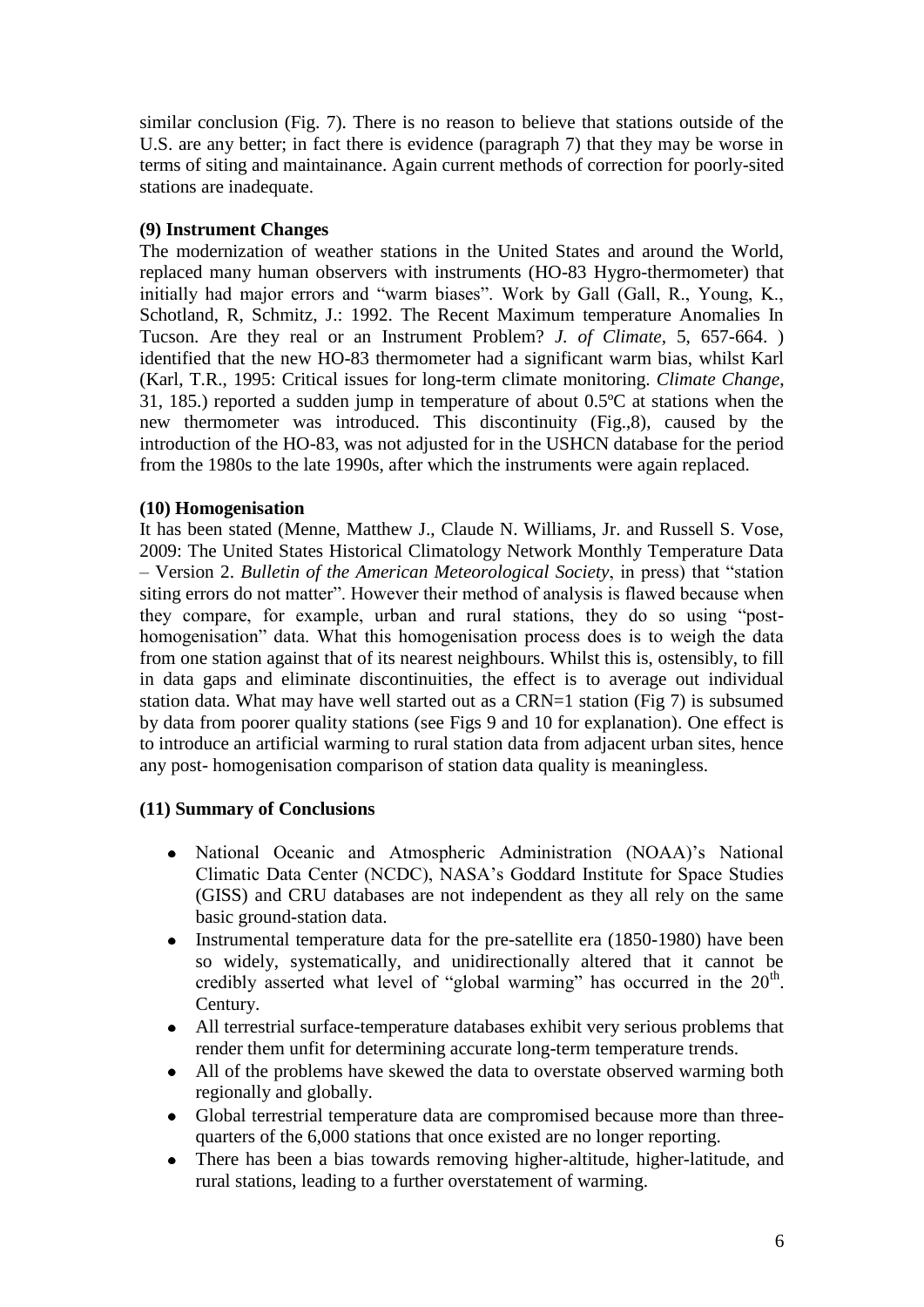- Contamination by urbanization, changes in land use, improper siting, and inadequately-calibrated instrument upgrades further overstates warming.
- Numerous peer-reviewed papers have shown the overstatement of observed  $\bullet$ longer term warming is 30-50% from UHI contamination alone.
- Inappropriate selection of observing sites, combined with interpolation to  $\bullet$ adjacent stations and vacant data grids, may make heat-island bias greater than 50% of 20th-century warming.
- Satellite temperature monitoring has provided an alternative to terrestrial stations in compiling the global lower-troposphere temperature record. Their findings are increasingly diverging from the ground station-based constructions in a manner consistent with evidence of a warm bias in the surface temperature record.
- Global terrestrial climate databases are seriously flawed and can no longer be used to assess climate trends or validate climate model forecasts.

Dr. D.R. Keiller February 2010

**Appendix (1) Figures to support the text.**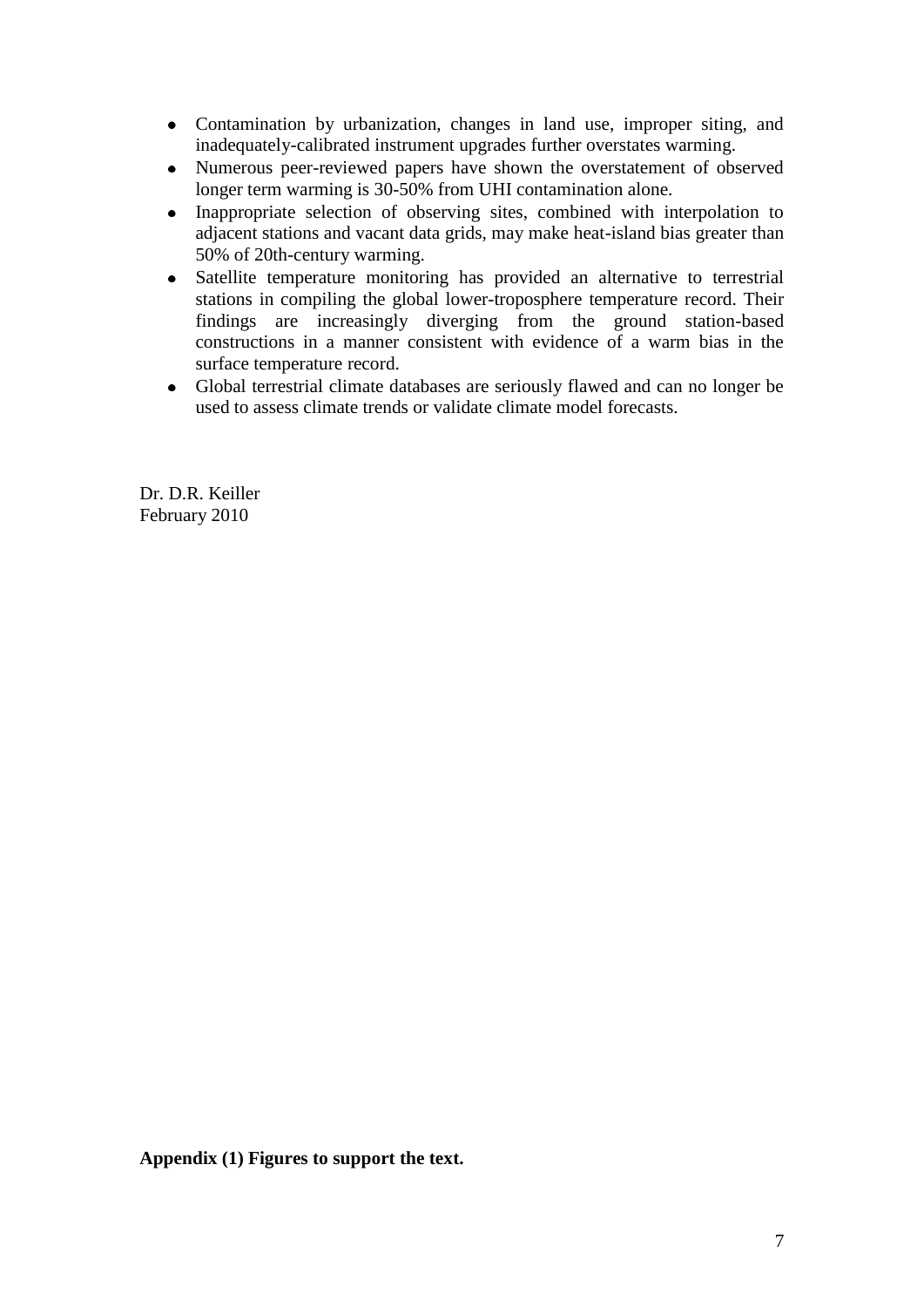**Fig. 1 A comparison between satellite and ground-based temperature trends.**  Note the increasingly divergent warm bias of ground-station measurements.



NCDC (terrestrial) minus UAH (satellite: blue) and minus RSS (satellite: green) lower-troposphere annual land temperature differences, 1979-2008. The expected difference (purple) given the model amplification lapse-rate factor of 1.2 is also shown. All differences are zeroed to 1979.

**Fig 2. Relationship between station numbers and Global temperature**. Note the step change in average temperatures that occurs as station numbers fall.



**Fig. 3 Two versions of a dataset USHCN v1 (prior to adjustment) and USHCN v2 (post adjustment).** Note the marked cooling of past temperatures after adjustment.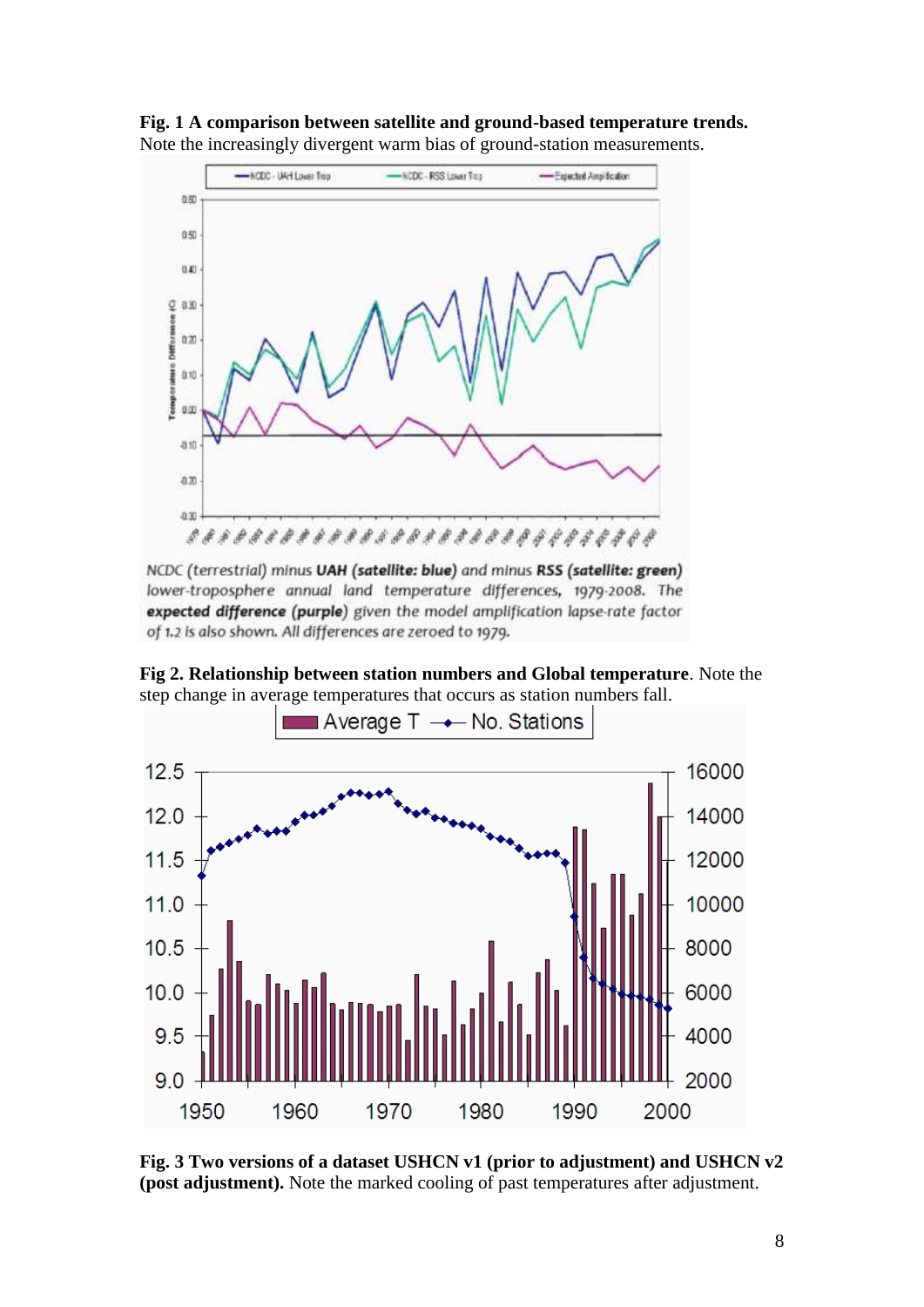

**Fig. 4 Adjustments to temperature record (USCHN v2) made by "Filnet" compared with original data (USHCN v1).** Again note the "cooling" of past temperature data.



**Fig. 5 Culmulative effect of all adjustments.** Note the overall warming effect of these adjustments.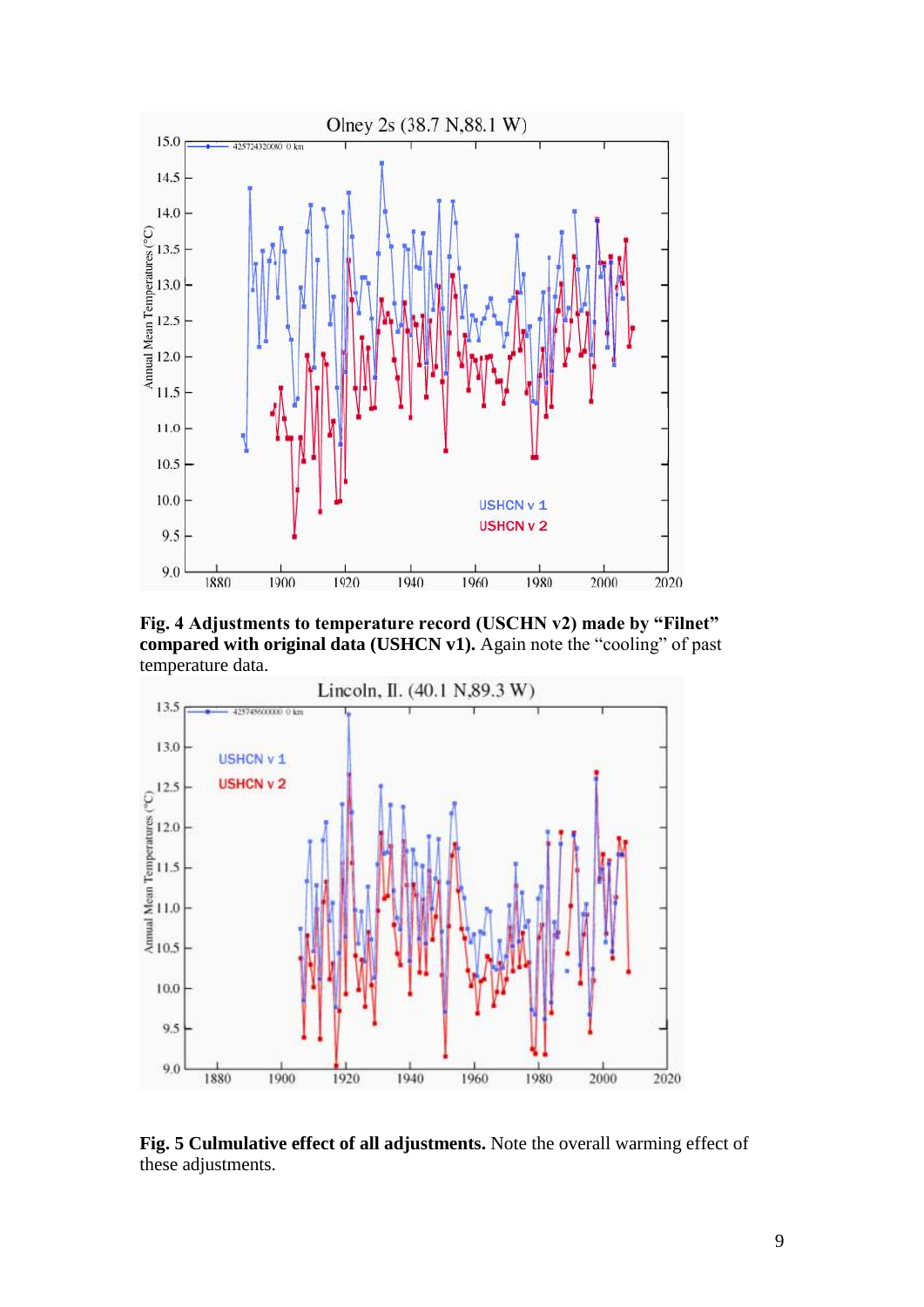



**Fig. 6 The Urban Heat Island Effect in California (CA**) (Goodridge, J.D. (1996) Comments on "Regional Simulations of Greenhouse Warming including Natural Variability". *Bull, Amer. Meteorological Society* 77:1588-1599). Note increased warming in more densely populated areas.



**Fig. 7 Quality assessment of United States Historical Climate Network.**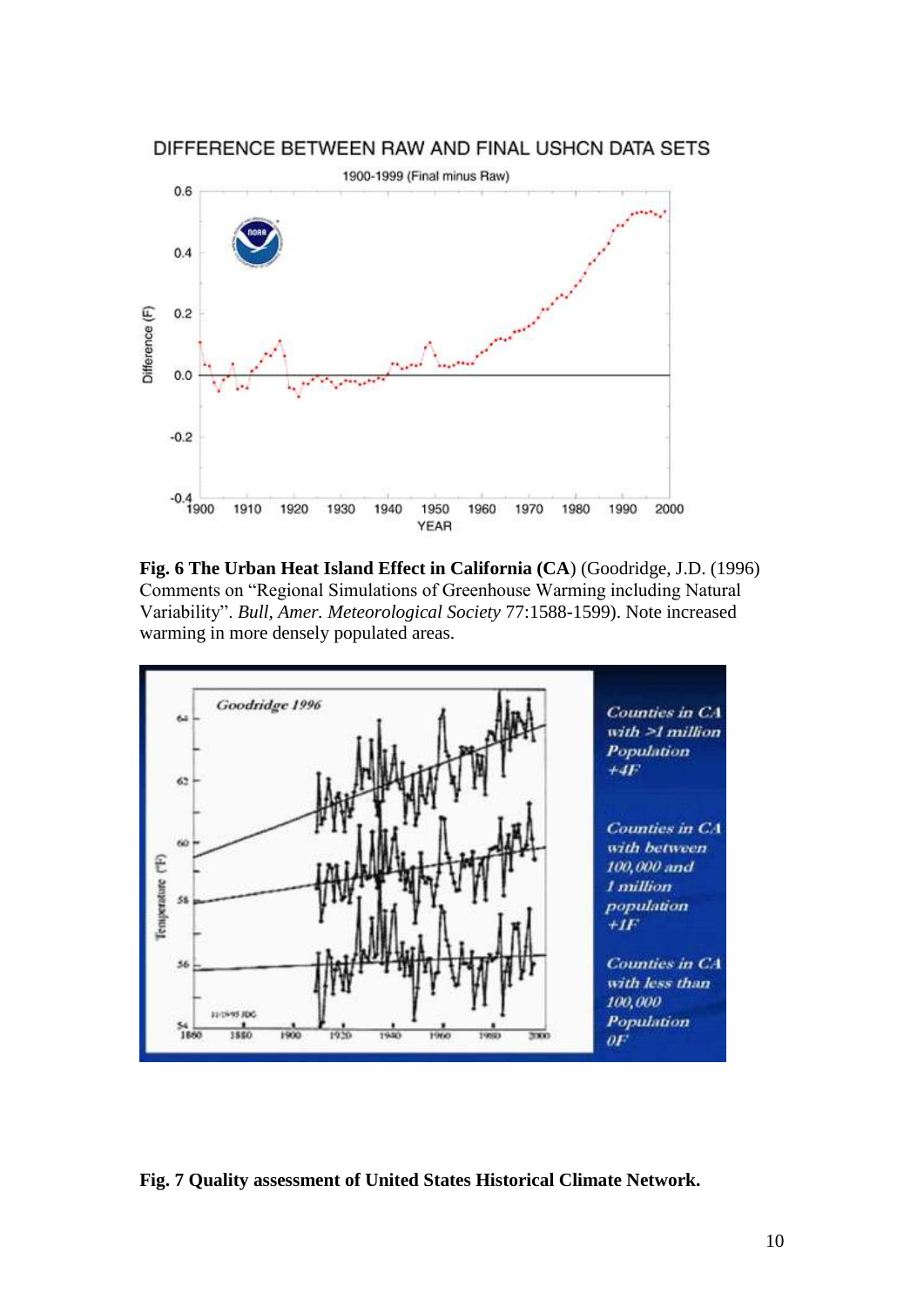





Effects of changing from the HO-63 to the HO-83 thermometer series on maximum temperature in the United States. Source: Karl et al., 1995.

**Fig. 9 Visual table of CRN station quality ratings and what they might look like as water pollution turbidity levels, rated as 1 to 5 from best to worst turbidity:**